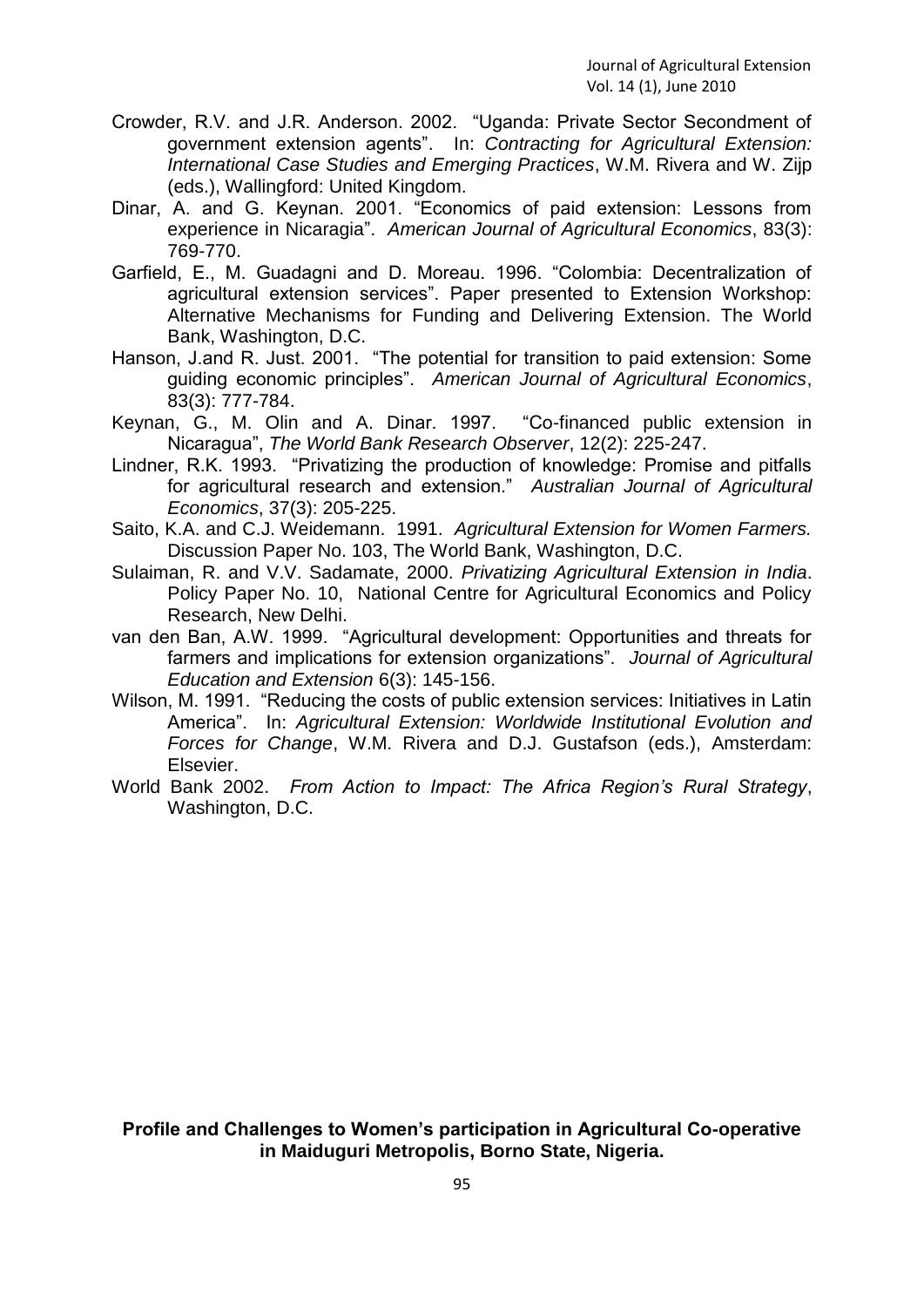**Ogunbameru, B.O.<sup>1</sup> , Okelue, O.A<sup>1</sup> . and Idrisa, Y.L. <sup>11</sup>**

Department of Agricultural Economics and Extension Services, University of Maiduguri, Maiduguri \*Corresponding author, [idrisaysf@yahoo.com](mailto:idrisaysf@yahoo.com); Mobile: +2348030605207

# **Abstract**

*This study analyzed the profile and challenges of women participating in agricultural co-operative activities in Maiduguri metropolis, Borno State, Nigeria. Structured interview schedules were used to collect data from women participating in cooperative activities in the study area. One hundred and fifty women co-operative members were purposively selected for the study. The data were analyzed using both descriptive and inferential statistical tools. The study revealed that 70.66% of the respondents were within the age range of 26 years to 45 years. More than half (63.80%) of the respondents were married with 51.86% of the respondents having educational qualification not beyond primary school level. The study also revealed that more than half (53.14%) of the respondents were earning at least N76, 000.00K per annum. The study also found that cooperative activities reduced the number of low income earners by 25.71% while it has increased the number of high income earners by 25.69%. The major challenges to participation of women in co-operative activities in the study area were the low level of education and cultural barriers. Chi-Square analysis revealed that family size* ( $χ²$  Tab 9.49;  $χ²$  Cal 11.12;  $ρ$  =0.05), level *of education (χ <sup>2</sup>Tab 13.28; χ<sup>2</sup> Cal 18.75; ρ = 0.01) and income (χ<sup>2</sup>Tab 9.49; χ<sup>2</sup> Cal 14.58; ρ =0.05) were significant in explaining participation of women in cooperative activities in the study area. Pearson correlation also showed that there was significant relationship between the income of respondents and their participation in cooperative activities (r= 0.864; ρ=.01). There was also a significant relationship between the level of education of respondents and their participation in cooperative activities (r= 0 842; ρ= 0.01). It was recommended that co-operative societies should engage in educational programmes in order to reduce the level of illiteracy among women in the study area. It was also recommended that cooperative societies should focus on enterpreneual training among their members with a view of strategizing how to reduce poverty among women.*

*Key words: Women participation, agricultural cooperative, Maiduguri.*

# **Introduction**

1

It is widely believed that cooperatives form indispensable component of economic empowerment and development. Cooperative organizations do serve as the foundation for bringing together relatively weak members of the society for the purpose of enhancing their individual capacities/capabilities for collective good (Alkali, 1991). In particular, agricultural cooperatives are established to enable farmers, agro-processors and marketers come together, thereby helping one another in terms of accessing inputs, bargaining for better price or having influence in decision making (Emah, 1986).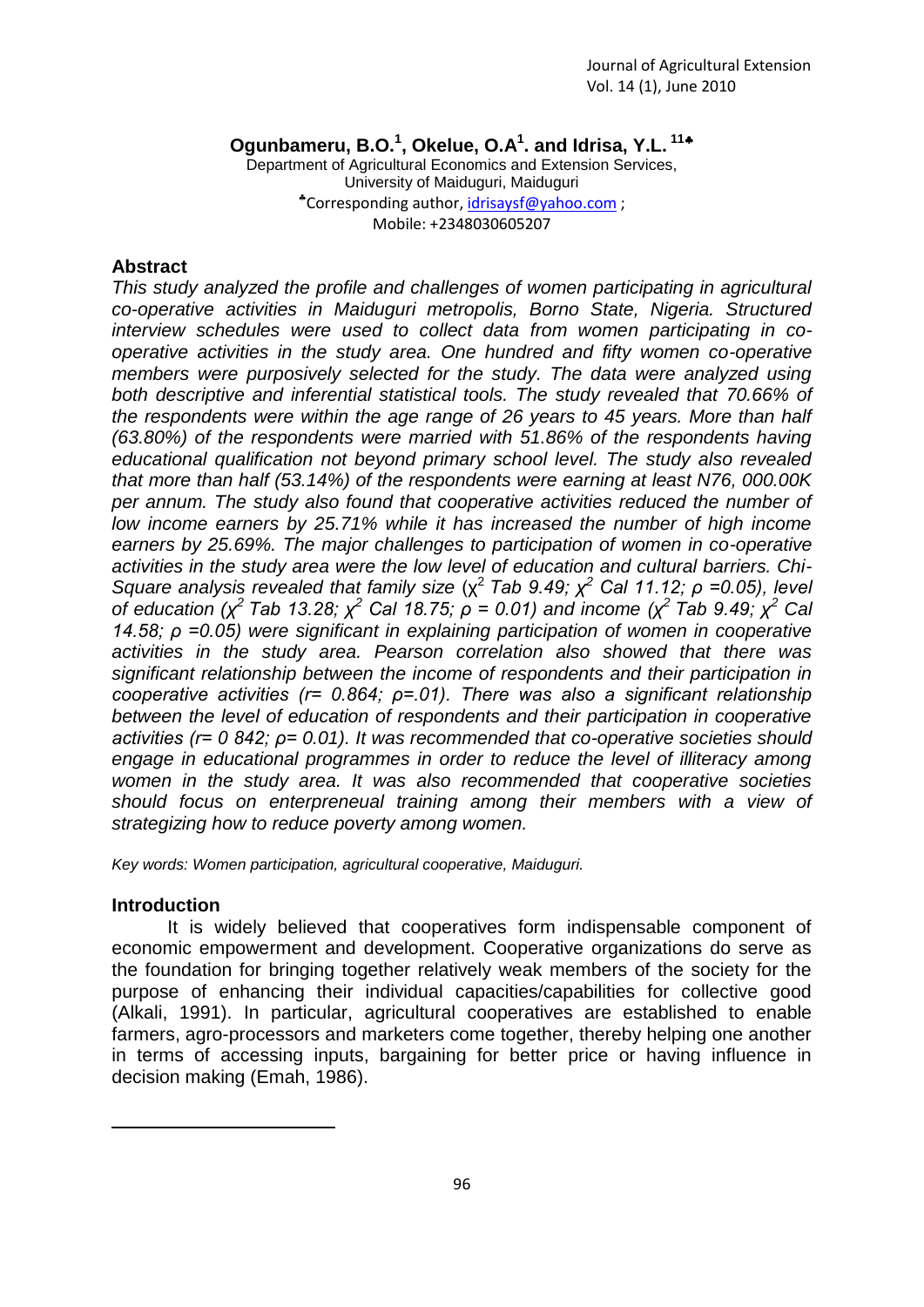Cooperatives are able to promote economic and social development because they are commercial organizations that follow a broader set of values than those associated purely with the profit motive. Cooperatives play an important role in job creation by directly providing self-employment to members and service provision for non-members. Enterprise development and particularly the promotion of small and medium enterprises, has been adopted as a prerequisite and a strategy for job creation and economic growth in a large number of countries (Essien, 2000).

In some cultures, women are restricted from conducting business independently or without their husband's consent. This poses a serious challenge to participation in cooperative activities. Even though in some cases women's legal rights may be stipulated in a cooperative they may not necessarily be enforced or they may be superceded by customary law. It is in line with this view that Ashanti (1993) observed that lack of social, economic and legal rights explains women's low participation in cooperative decision-making and leadership positions.

Since cooperatives, like other forms of enterprise, reflect the broader society in which they operate, it is not surprising that gender imbalances do exist, despite the cooperative principles and values that proclaim equality and equity. Among the most important gender issues in cooperatives today are women's low level of *active*  participation and their under-representation in decision-making and leadership. As observed by Idrisa *et al.* (2007), women, especially in developing countries, are confronted by formidable constraints that block their active participation in cooperatives. First and foremost among these constraints is the traditional role of women in society and the prevalent misconception that women's reproductive and domestic responsibilities constitute their main role.

This places women at the margins of the cooperative business world. It restricts their choice of economic occupations and opportunities and is the root cause of their heavy work burden and time constraint. Women's lack of access to resources is another major stumbling block. It affects both their participation in existing cooperatives and the setting up of new ones. Without independent assets, it is also difficult for women to invest in their own right in cooperatives. In many parts of Nigeria, women lack access to land, credit or production inputs; their level of education is lower than men's and their business experience and knowledge of cooperatives is very often limited (Sivaram, 2000). Because of their low level of participation in cooperatives, they are seldom enjoy the benefits that cooperatives and their support structures often provide to their members such as credit, education and training, production inputs, technology and marketing outlets.

Despite the enormous benefits that cooperatives can bring to women and the likely challenges that can forestall the participation of women in cooperative activities, it appears that there still exist some gap in the analysis of profile of women participating in cooperative activities as well as in the analysis of challenges faced by women in participation in cooperative activities in Maiduguri Metropolis, Borno State, Nigeria.

This study was therefore designed to analyze the profile and challenges to women participation in cooperative activities in Maiduguri Metropolis, Borno State, Nigeria.

Specifically, the study aimed to achieve the following objectives:

i. examine the socio-economic profile of the respondents;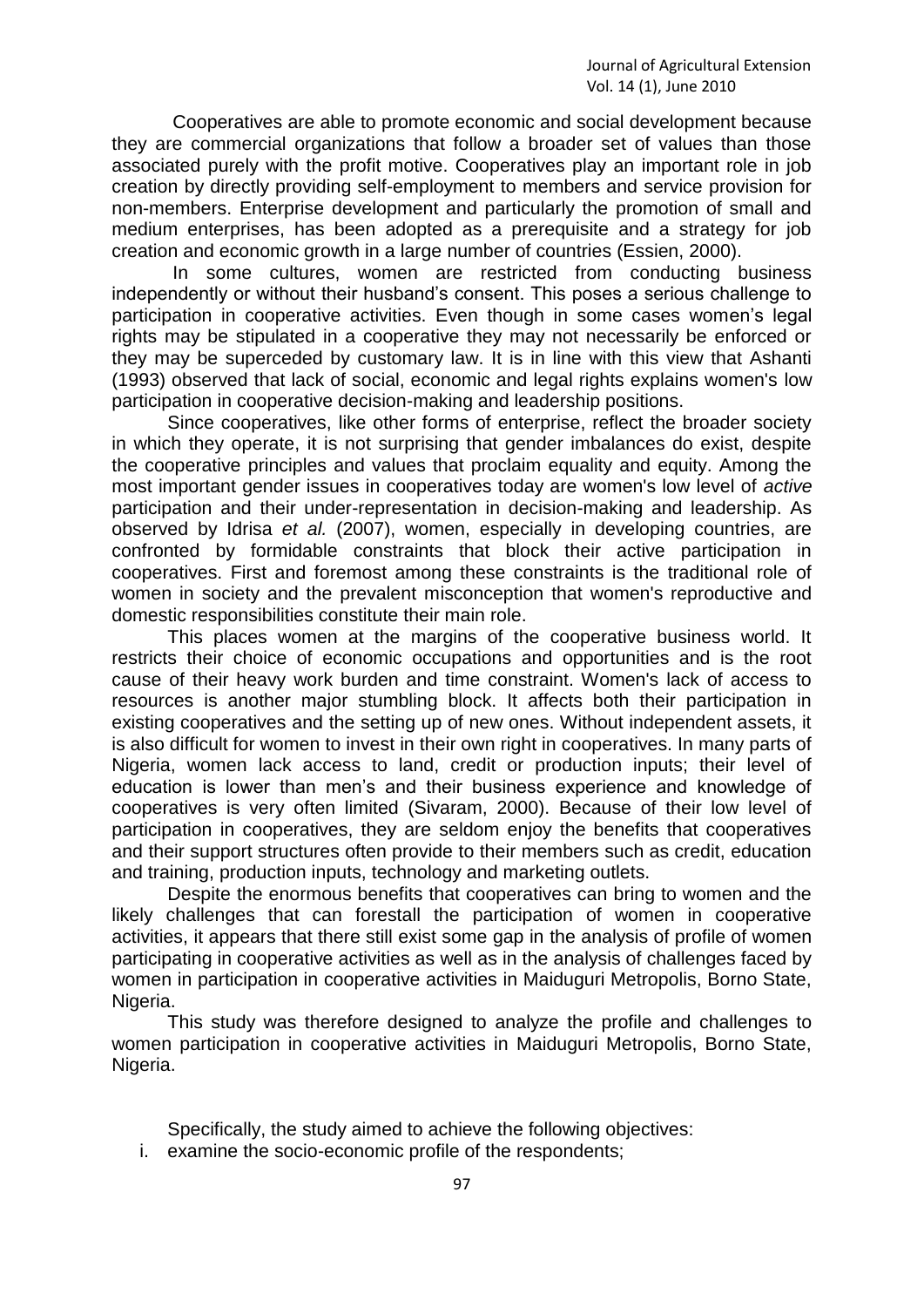- ii. examine the activities that the women engage in as cooperative members;
- iii. determine the role of cooperative in empowering the women cooperative members; and
- iv. identify the challenges to participation of women in cooperative activities in the study area.

# **Methodology**

The study was conducted in Maiduguri Metropolis, Borno State, Nigeria. Three Women Cooperative Associations were purposively selected out of the nine Women Cooperative Associations that are registered with the Ministry of Cooperatives and Community Development. The choice of these three Women Cooperative Associations was informed by the fact that they have their membership list, members can be located for interview and they have records of regular cooperative activities such as meetings. The Cooperative Associations are: *Hadinkai* Women Cooperative Association; Maiduguri Women Cooperative Association; and *Matan Kasuwa* Women Cooperative Association. Each of the Cooperative Associations has 50 members and all the 150 members of the three Cooperative Associations were considered for the study. The main function of the cooperative associations is assisting her members with initial capital to start business. Their source of fund is mainly from contribution by members. Data for the study were mainly obtained from primary sources. These were collected using interview Schedule. Information sought centered on the socio-economic characteristics of the respondents, activities engaged in by the members of the cooperative societies and the main challenges faced by women in the course of participating in cooperative activities. The data were analyzed using both descriptive statistical tools (frequencies and percentages) and inferential statistical tools (Chi-Square and Correlation Coefficient).

# **Results and Discussion**

Analysis of the socio-economic profile of the respondents is presented in Table 1. The entries show that about half (49.33%) of the respondents fell in the age category of  $36 - 45$  years, 21.33% were in the age range of  $26 - 35$  years, 18.00% were above 46 years of age while 11.33% were in 25 years of age or younger. This implies that more than two-third (70.66%) of the respondents was within the age range of 26 years and 45 years. Idrisa *et al.* (2007) opined that age has significant influence on the participation on women in cooperative activities. The possible explanation for this is that younger persons have greater capacity to utilize opportunities such as those provided by cooperative societies. Table 1 also shows that more than half (63.80%) of the respondents were married while 36.20% were single. This is departure from the notion that marriage is an impediment to women participation in cooperative activities, on the claim that culture deprives women from such activities.

# **Table 1: Profile of Respondents based on Socio-economic Characteristics**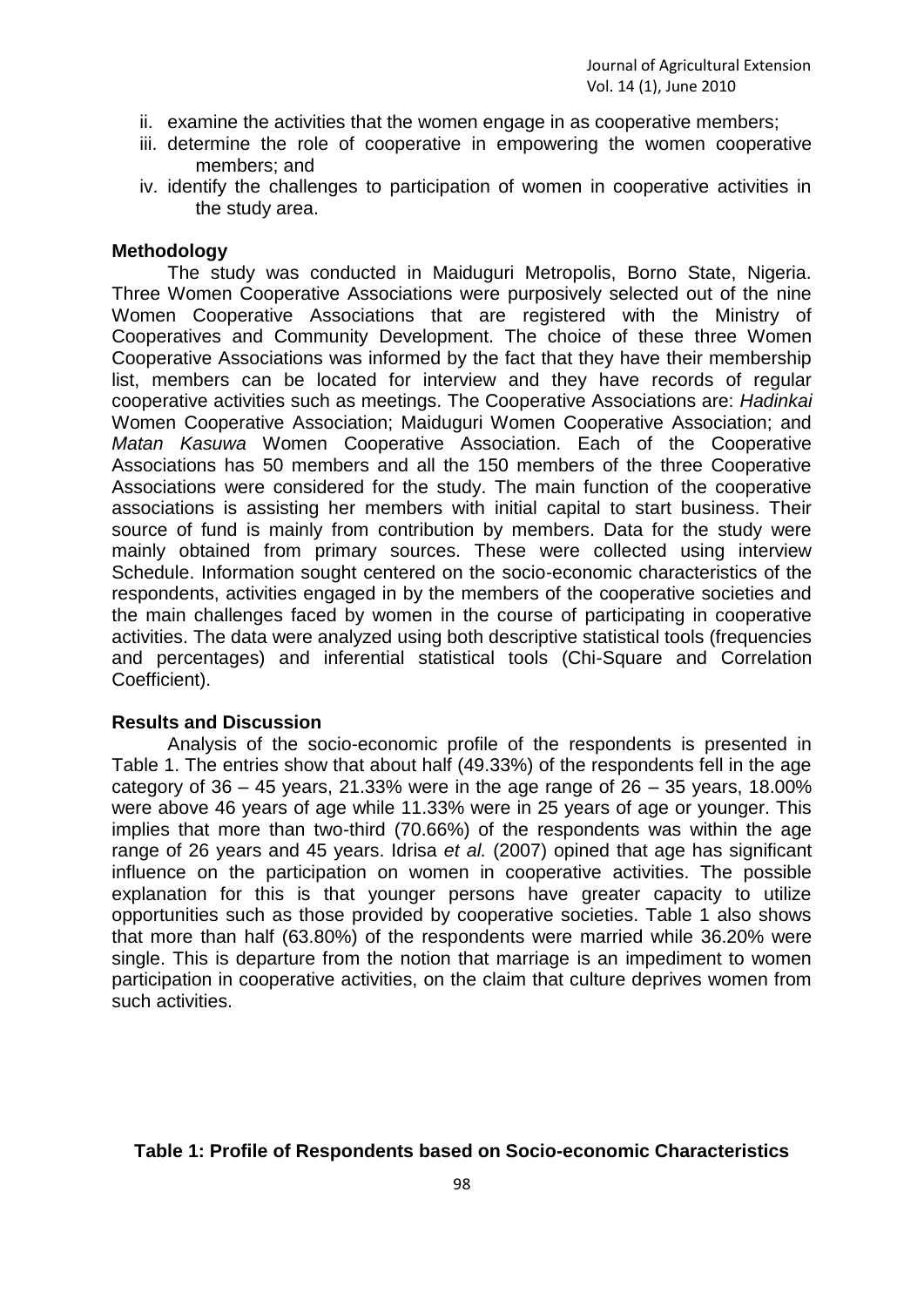| Socioeconomic variable           | <b>Frequency</b> | Percentage |
|----------------------------------|------------------|------------|
| Age (years)                      |                  |            |
| $\leq 25$                        | 17               | 11.33      |
| $26 - 35$                        | 32               | 21.33      |
| $36 - 45$                        | 74               | 49.33      |
| 46 and above                     | 27               | 18.00      |
| <b>Marital Status</b>            |                  |            |
| Single                           | 54               | 36.20      |
| <b>Married</b>                   | 96               | 63.80      |
| <b>Family Size</b>               |                  |            |
| $1 - 3$                          | 23               | 15.14      |
| $4 - 6$                          | 70               | 46.65      |
| $7 - 9$                          | 37               | 24.92      |
| 10 and above                     | 20               | 13.29      |
| <b>Educational Qualification</b> |                  |            |
| No formal education              | 17               | 11.15      |
| Qur'anic education               | 56               | 37.56      |
| Primary education                | 05               | 03.15      |
| Adult education                  | 10               | 07.12      |
| Secondary education              | 55               | 36.54      |
| <b>Tertiary education</b>        | 07               | 04.38      |
| <b>Annual income</b>             |                  |            |
| ≤N25,000.00                      | 26               | 17.70      |
| N26,000.00 - N50,000.00          | 14               | 9.37       |
| N51,000.00 - N75,000.00          | 30               | 19.79      |
| N76,000.00 - N100,000.00         | 52               | 34.37      |
| N101,000.00 and above            | 28               | 18.75      |

It is also evidence in Table 1 that 46.65% of the respondents had family size of  $4 - 6$ , 24.92% had family size of  $7 - 9$ , 15.14% had family size of  $1 - 3$  while 13.29% had family size of 10 and above. Family size could form an important reason for participation in cooperative activities. Previous studies (Ogunbameru, 1986; Okonkwo, 1991) indicated that the main reason for women participation in cooperative activities is to solve family problems, which normally increase with family size. The profile of educational qualification of the respondents indicate that 37.56% of the respondents attained Qur'anic Education, 36.54% attained up to Secondary School level of Education while 11.15% had no formal education at all. Education is an important factor that could influence the participation of women in cooperative activities. Women that are educated tend to be broader in horizon of thinking and they can even initiate or conceptualize the formation of cooperative societies. When such women are members of cooperative societies, they can champion the development of the cooperative societies through their contributions in terms of ideas and skills. This corroborates the findings of Bzugu *et al.* (2005) that level of education influences participation in economic activities, including participation in cooperative activities. Table 1 also indicates that even though 46.86% of the respondents earned up to N75,000.00K per annum, which is the equivalent of \$1.35 per day (poverty bench mark), 53.14% of the respondents earned N76,000.00K and above. This marks a great improvement on earlier studies (Corbet, 2006; Adebayo and Amao, 2003) that 53% - 70% of women are living below the poverty line,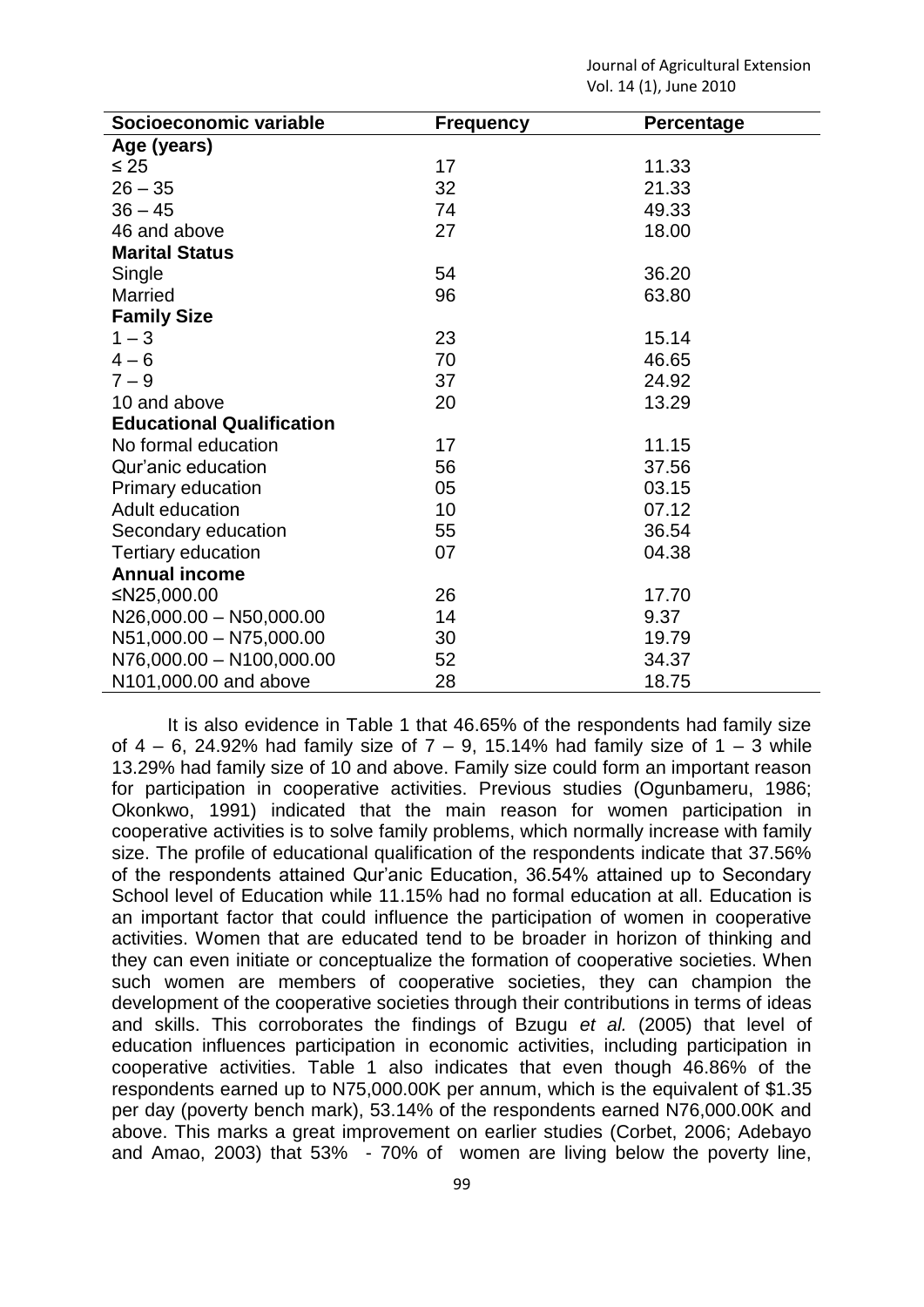earning less than \$1.00 per day. This indicates that more than half of the women who participated in cooperative activities earned the minimum income to put them above the poverty line.

# **Activities engaged in by members of the Women Cooperative Societies**

Entries in Table 2 show the activities engaged in by the women cooperative members. It can be seen that more than half (52.00%) of the respondents engaged in agro-processing which include making of various products from agricultural produce. The main products include Beans Cake, commonly known as *Akara*, Rice Cake, commonly known as *Massa,* as well as extraction of oil and the making of and groundnuts cake from groundnuts. About half (48.00%) of the respondents also engaged in small-scale trading, which include buying agricultural produce from rural markets and retailing them in township as well as selling garments and ornaments. Table 2 also revealed that 36.30% of the respondents engaged in restaurant business and 30.60% engaged in poultry keeping. Small-scale economic activities such as micro processing and trading, which can easily be financed by cooperative societies can go a long way in reducing poverty among women. This is more especially given the fact that women are disproportionately represented below the poverty line (Corbet, 2006). As such, participation in cooperative activities can afford women access to initial capital for starting business which can reduce the level of poverty among them.

| <b>Activity</b>           | <b>Frequency</b> | Percentage* |
|---------------------------|------------------|-------------|
| Vegetable production      | 08               | 05.13       |
| Animal fattening          | 23               | 15.00       |
| Poultry keeping           | 46               | 30.60       |
| Agro-processing           | 79               | 52.50       |
| (e.g.making of Akara,     |                  |             |
| Massa or Dan wake)        |                  |             |
| Trading                   | 72               | 48.00       |
| Operating food restaurant | 54               | 36.30       |
| Weaving                   | 09               | 06.50       |
| Hair dressing             | 25               | 16.50       |

| Table 2: Distribution of Respondents based on type of Activities they engage |  |
|------------------------------------------------------------------------------|--|
| in                                                                           |  |

*Multiple responses* 

#### **Number of activities engaged in**

Entries in Table 3 show the number of activities the women cooperative members engage in. The entries show that 43% of the respondents engaged in up to three activities out of the eight activities supported by the cooperative societies (as in Table 2). The Table also shows that 36.35% of the respondents engaged in two activities out of the eight supported by the cooperative society, 13.85% engaged in more than three activities while 6% engaged in only one activity. This indicates that the activities which the women engage in do not take so much of their time. As such, they can engage in other activities which can complement income. For instance, women engaged in making *Akara* or frying of yam can use the waste product of their business to fatten livestock. Again, this may explain the fact that the cooperative societies may be training their members in more than one trade thereby enabling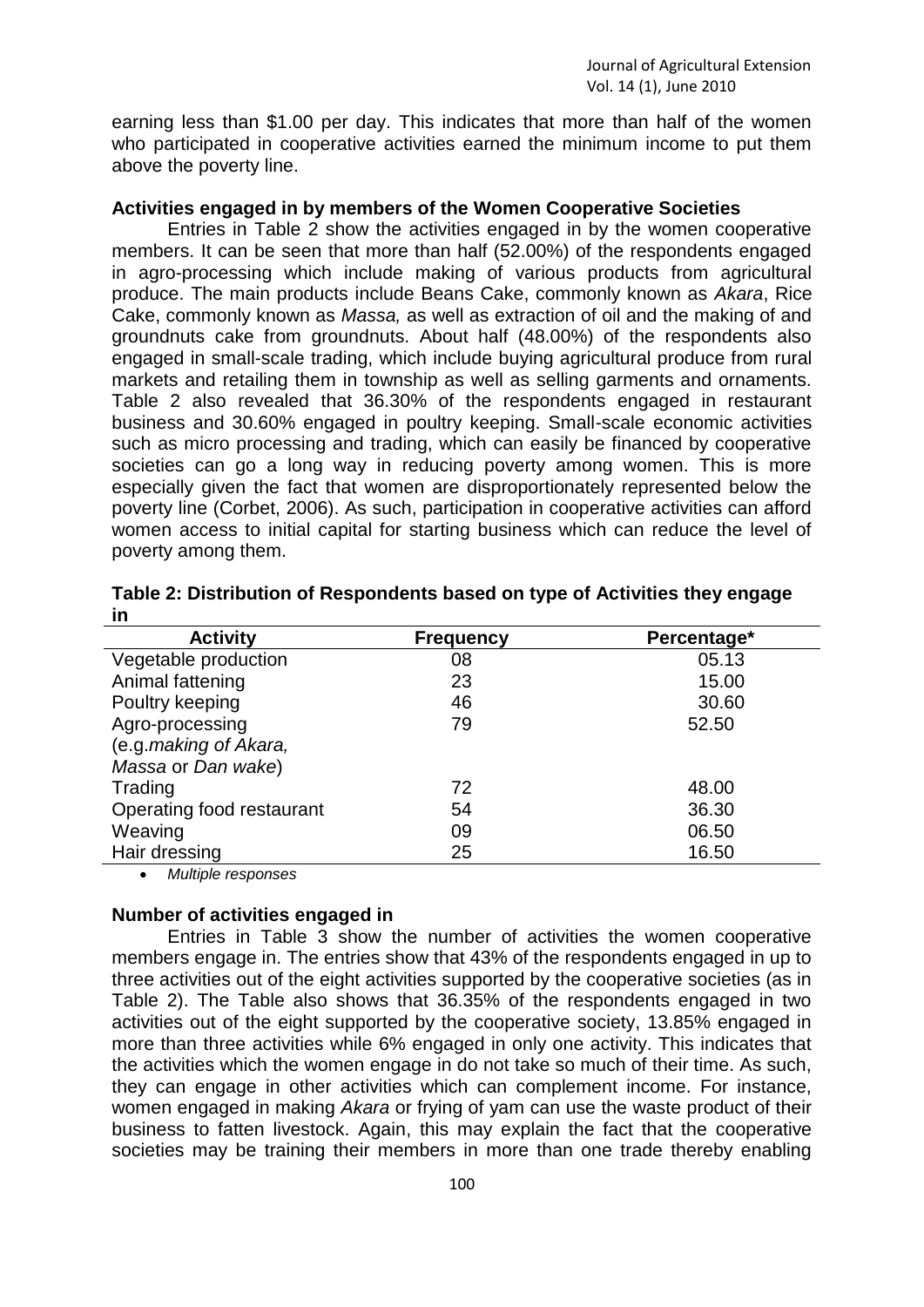members to engage in multiple activities. This could be the reason why a broad majority (94.00%) of the respondents engaged in more than one business activity. This confirms earlier studies (Abdullahi, 1998; Bzugu *et al.* 1991; Ani, 2002) that participation in cooperative activities is one of the ways through which women can get out of poverty.

| Number of Activities                                                    | <b>Ergaugney</b> | <b>Darcontono</b> |
|-------------------------------------------------------------------------|------------------|-------------------|
| engage in                                                               |                  |                   |
| Table 3: Distribution of Respondents based on number of Activities they |                  |                   |

| <b>Number of Activities</b> | <b>Frequency</b> | Percentage |
|-----------------------------|------------------|------------|
| Only one activity           | 09               | 6.00       |
| Two activities              | 55               | 36.35      |
| Three activities            | 66               | 43.85      |
| More than Three activities  | 20               | 13.33      |

*Multiple responses* 

# **Analysis of income among respondent before and after membership of cooperative society**

Table 4 presents income distribution among members of women cooperative society before they joined the cooperative societies and after they joined the cooperative societies. The figures show that an overwhelming majority (71.87%) of the respondents were earning a maximum of N75,000.00K per annum before joining the cooperative societies. After joining the membership of cooperative societies, the respondents in this category of income earners dropped to 46.16%. this implies that joining the membership of cooperative societies has reduced the number of low income earners by 25.71%. Similarly, 28.13% of the respondents were earning more than N75,000.00K per annum before joining the membership of cooperative society. The respondents in this income category increased to 53.82% after joining the membership of cooperative societies. Again, this demonstrates that joining the membership of cooperative society has increased the number of people in the relatively high income category by 25.69% (from 28.13% before membership of cooperative to 53.82% after membership of cooperative). This clearly shows that participation in cooperative activities can greatly reduce poverty among the disadvantaged members of the society.

| joining Cooperative Societies |     |                                           |            |                 |                                          |            |
|-------------------------------|-----|-------------------------------------------|------------|-----------------|------------------------------------------|------------|
|                               |     | <b>Before Joining Cooperative Society</b> |            |                 | <b>After Joining Cooperative Society</b> |            |
| Annual Income                 |     | Frequency                                 | Percentage | Annual Income   | Frequency                                | Percentage |
| ≤N25,000.00                   |     | 52                                        | 34.38      | ≤N25,000.00     | 26                                       | 17.70      |
| N26,000.00                    |     | 35                                        | 23.79      | N26,000.00      | 14                                       | 9.37       |
| N50,000.00                    |     |                                           |            | N50,000.00      |                                          |            |
| N51,000.00                    |     | 21                                        | 13.70      | N51,000.00      | 30                                       | 19.79      |
| N75,000.00                    |     |                                           |            | N75,000.00      |                                          |            |
| N76,000.00                    |     | 28                                        | 18.75      | N76,000.00      | 52                                       | 34.37      |
| N100,000.00                   |     |                                           |            | N100,000.00     |                                          |            |
| N <sub>101</sub> ,000.00      | and | 14                                        | 09.38      | N101,000.00 and | 28                                       | 18.75      |
| above                         |     |                                           |            | above           |                                          |            |

**Table 4: Distribution of Respondents based on Annual Income before and after joining Cooperative Societies**

# **Chi-Square test of relationship between variables**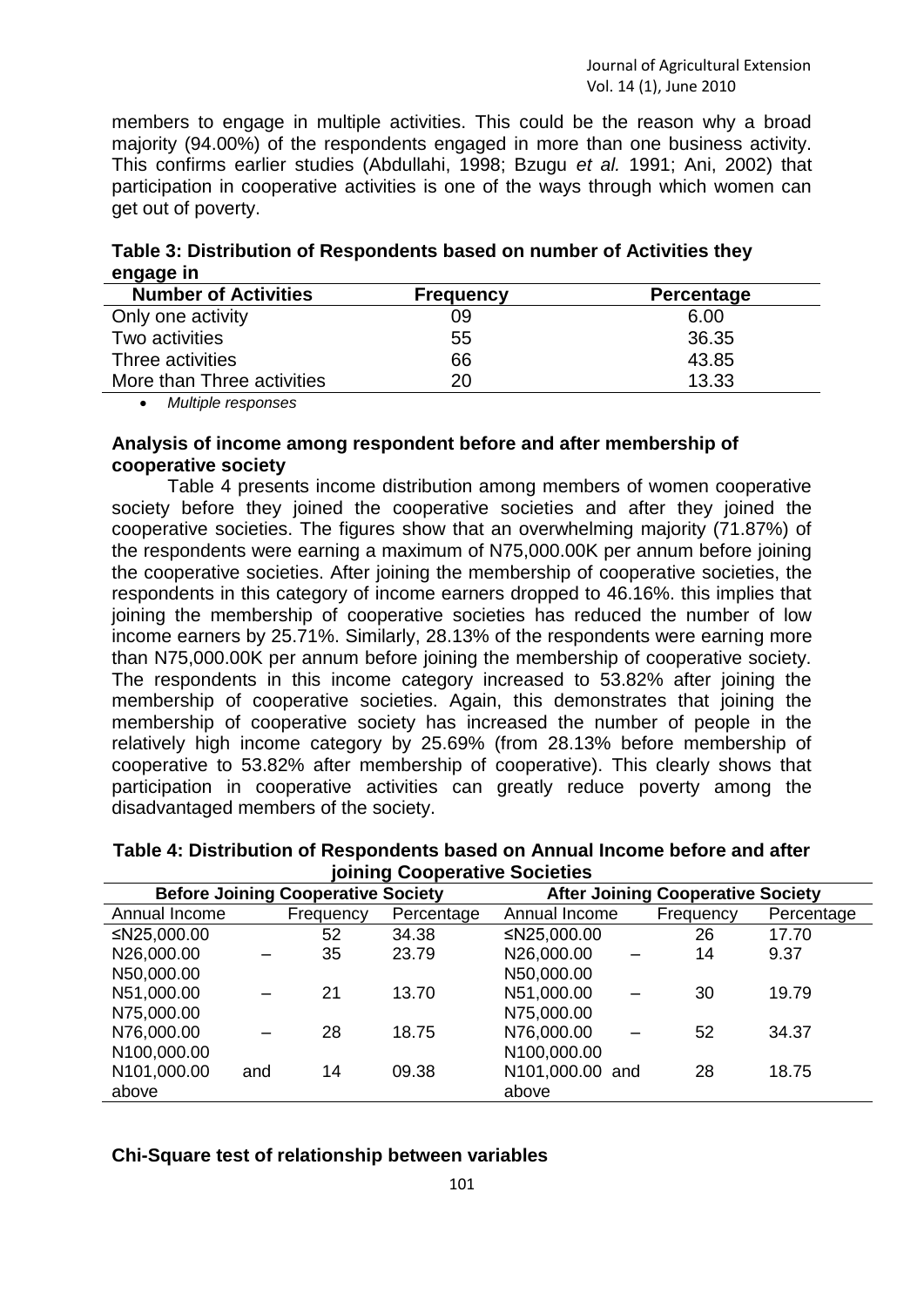Chi-Square analysis between selected socio-economic characteristic of the respondents and their level of participation in cooperative activities is presented in Table 5. The entries show that there was significant relationship ( $\chi^2$  Tab 9.49;  $\chi^2$  Cal 11.12) between family size and participation of women in cooperative activities in the study area  $\rho = 0.05$ . Similarly, level of educational level of respondents ( $\chi^2$  Tab 13.28;  $x^2$  Cal 18.75) had significant relationship with participation of women in cooperative activities in the study area,  $p = 0.01$ . Analysis of income among respondents also revealed the variable was significant in explaining the participation of women in cooperative activities in the study area ( $\chi^2$  Tab 9.49;  $\chi^2$  Cal 14.58) ρ = 0.05. This explains the importance of education and income in the participation in cooperative activities. Idrisa *et al.* (2007) also found strong and significant relationship between level of education and participation of women in cooperative activities in Gwoza Local Government Area, Nigeria.

| Table 5: Summary of Chi-Square values between selected socio-economic |  |
|-----------------------------------------------------------------------|--|
| variables and participation in cooperative activities                 |  |

| Variable           | ם ר | ™ab   | Cal       | Decision* |
|--------------------|-----|-------|-----------|-----------|
| Age                |     | 9.49  | 2.30      | <b>NS</b> |
| Family size        |     | 9.49  | $11.12**$ |           |
| Level of Education |     | 13.28 | 18.75***  |           |
| Income             |     | 9.49  | $14.58**$ |           |
| .                  | .   |       |           |           |

*\*\*\* Tested at 0.01 \*\* Tested at 0.05*

#### **Correlation coefficient of relationship between selected variables**

In a related analysis, Table 6 presents the result of correlation co-efficient between some socio-economic variables and the participation of women in cooperative activities in the study area. The findings revealed that family size and level of education were the most important variable in explaining the participation of women in cooperative activities in the study area. They were significant at .001. This also emphasizes the importance of income and kevel of education in explaining the participation of women in cooperative activities.

| Table 6: Correlation co-efficient between some selected socio-economic |  |  |
|------------------------------------------------------------------------|--|--|
| variables and participation in cooperative activities                  |  |  |

| Socio-economic variable | <b>Correlation coefficient</b> |  |  |
|-------------------------|--------------------------------|--|--|
| Age                     | 0.241                          |  |  |
| <b>Family size</b>      | 0.470                          |  |  |
| Level of Education      | $0.842***$                     |  |  |
| Income                  | $0.864***$                     |  |  |

# **Constraints to participation in cooperative activities**

Table 7 presents the constraints to women's participation in cooperative activities. The entries reveals that low level of education among the respondents was the most important factor that constrained the participation of women in cooperative activities in the study area, as reported by more than half (56.67%) of the respondents. This was followed by cultural factors and low dividend from cooperative activities as reported by 38.67% and 28.00% of the respondents, respectively. Dishonesty among leaders of cooperative societies ranked the least among the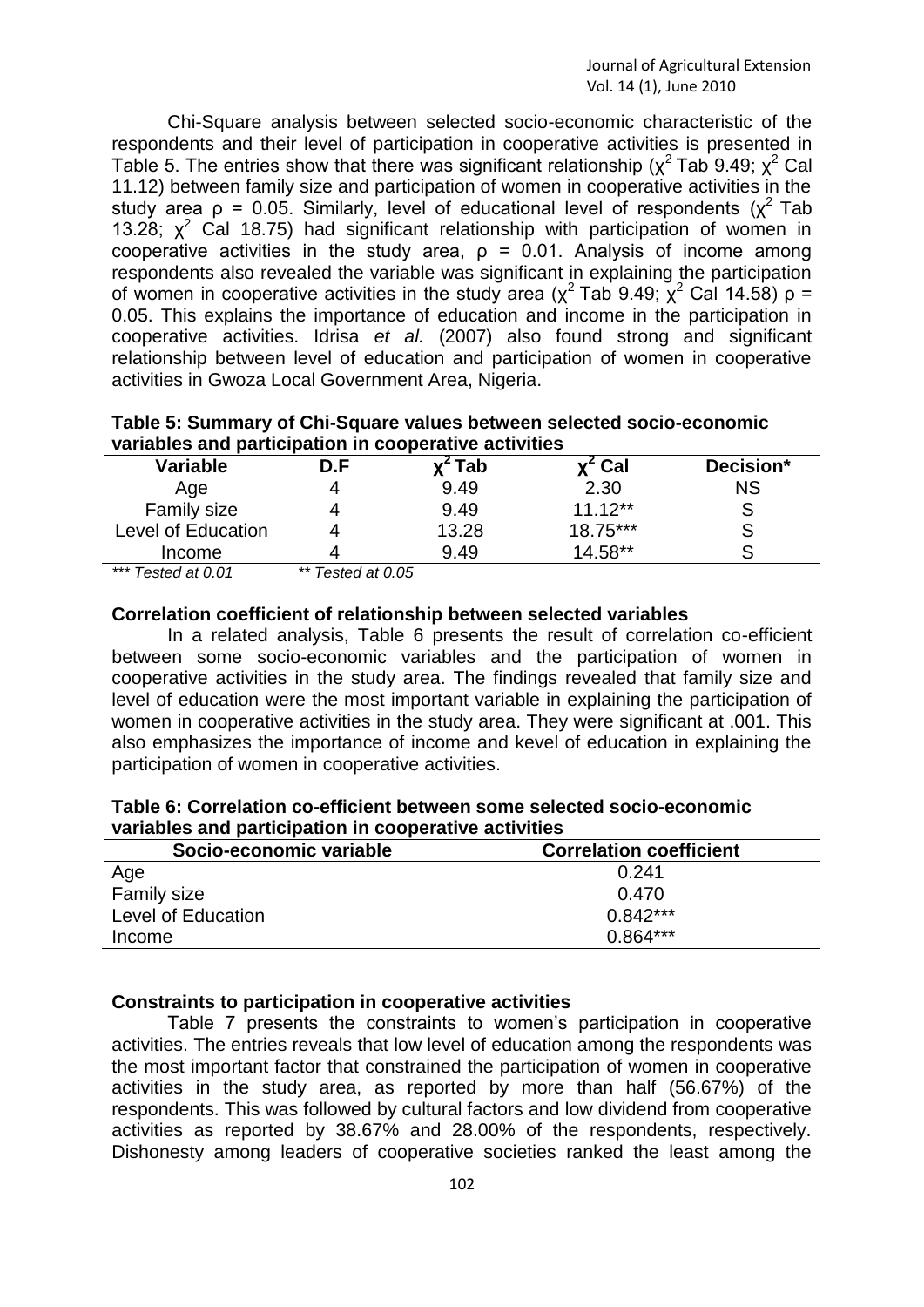constraints limiting the participation of women in cooperative activities as reported by 16.67% of the respondents. Earlier studies (Bezabih, 2008; ICA, 2001) opined that women, especially in developing countries confronted by formidable constraints that block their active participation in cooperatives.

| <b>Problem</b>                   | <b>Frequency</b> | Percentage | Rank |
|----------------------------------|------------------|------------|------|
| Low level of education           | 85               | 56.67      |      |
| Cultural reasons                 | 58               | 38.67      |      |
| Low divident from<br>cooperative | 42               | 28.00      |      |
| Dishonesty of leaders            | 25               | 16.67      |      |

**Table 7: Distribution of respondents based on perceived problems militating against participation in cooperative activities**

# **Conclusion and Recommendations**

From the results of this study, it was concluded that the majority (70.66%) of the respondents were in their youthful age but about half (48.71%) did not have Secondary School education. The study also found that majority (80.20%) of the respondents was able to engage in two or three income-earning activities as a result of membership of cooperative association. It was also the finding of this study that cooperative activity has reduced poverty among women in the study area. Empirically, the study concluded that levels of income and educational level were the most important factors that influenced the participation of women in cooperative activities in the study area. Based on the findings of this study, it was recommended that cooperative associations should incorporate education of members into their activities so as to improve on the low level of education among the members. It was also recommended that cooperative associations should focus on enterpreneual training so as to enhance the capacity of members in generating income and poverty reduction.

# **References**

- Abdullahi, S. (1988). Women, cooperative activities and economic empowerment. Paper presented at a workshop organized by the Federal Ministry of *Commerce and Industry, held in Jos Feb. 29.*
- Adebayo, O. O. and Amao, J. O. (2003). Rural Women and Household Poverty Aleviation in Ogo-Oluwa, Oyo state. *African Journal of Business and Economic Research.* 1 (2) 200-203.
- Alkali, R. A. (19991). The Rise and Development of Cooperative Movement in Bauchi State*. The Nigerian Journal of Agricultural Extension 7(182).*
- Ani, A.O. (2002). Factors inhibiting agricultural production among women in southern Ebonyi State, Nigeria. *Unpublished Ph.D Thesis submitted to the School of Postgraduate Studies, University of Maiduguri.*
- Ashanti, I. (1993). Boosting Agricultural Productivity Through Cooperatives. *Journal on Agriculture Today, (1) 11 and 12.*
- Bezabih, E. (2008). Current status of cooperatives in Africa. *Coops Africa Vol. 1: 1-7.*
- Bzugu, P.M., Ume, A. and Ojo, B. (1991). Economic benefits of cooperative in a depressed economy. *Paper presented at a workshop organized by Borno State Ministry of Cooperatives and Community Development, held at the*